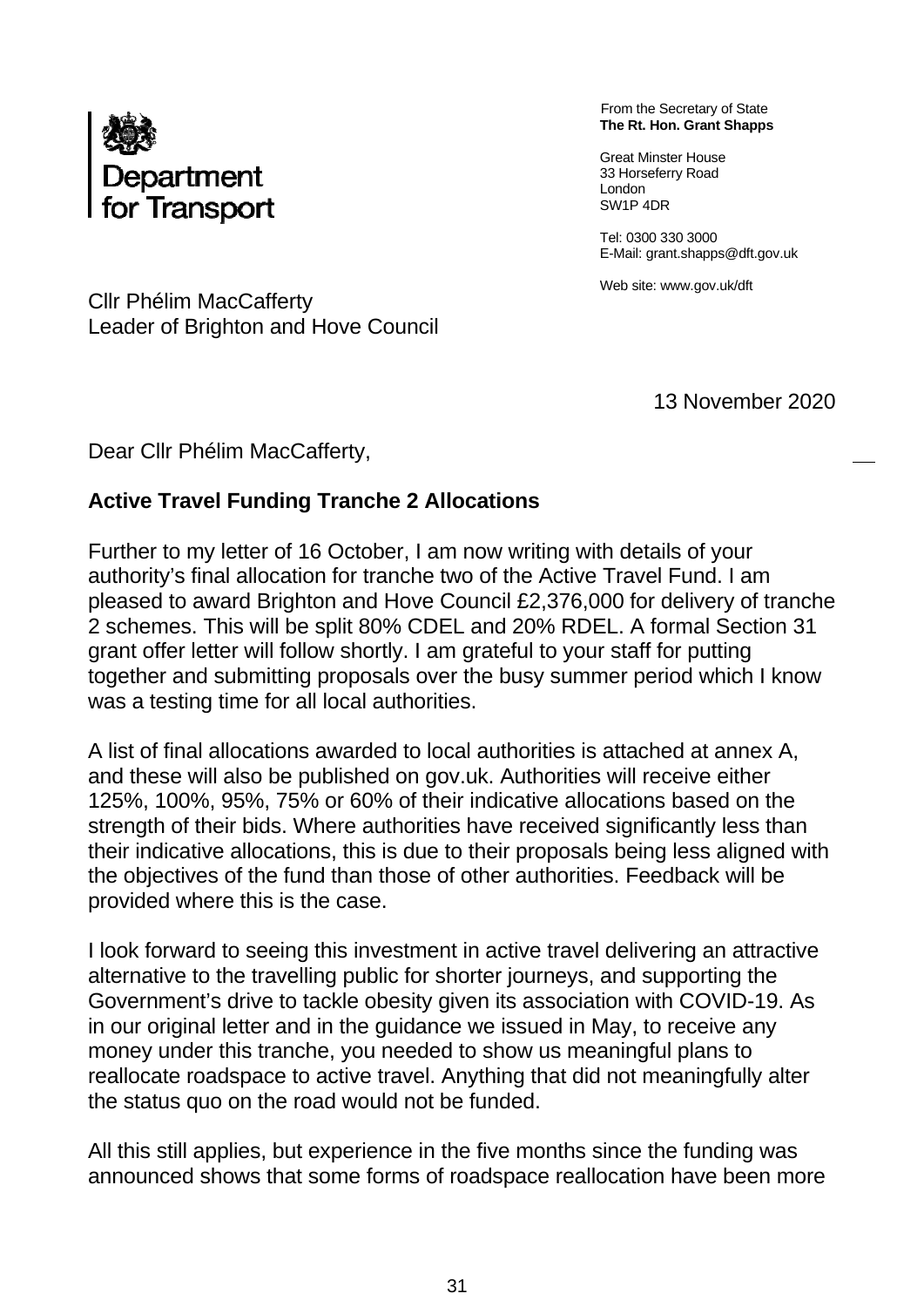effective than others. Reducing traffic around schools and giving cyclists protection with segregated lanes have made it easier and safer to choose to cycle or walk to work or school.

In contrast, as I wrote recently, the temporary pavement extensions installed by many authorities in town centres using barriers up to four feet high have often been less effective. They may prevent pedestrians from crossing the road, cause congestion for buses and motor traffic, narrow streets to the detriment of cyclists, and impede access and parking for the kerbside businesses which cluster in these areas. Yet they also appear to be relatively little used by the pedestrians for whom they were intended. I don't want this sort of scheme to undermine the fact that this Government is committed to ensuring all journeys are safe, reliable and efficient for drivers and businesses, including by investing over £27 billion over the next five years through Highways England's roads plan to ensure the road network is fit for the future.

The Department is also therefore publishing today revised statutory Network Management Duty guidance which emphasises, among other things, the importance of consultation on permanent schemes. This second tranche of funding will be much more for permanent schemes than the first, so we expect local authorities to consult more thoroughly than on the temporary schemes you did in the first wave. Councils must develop schemes that work for their communities. I have set out my requirements in full at annex B. Consultation should include objective tests of public opinion, such as scientific polling, to cut through the noise and passion schemes can generate and gather a truly representative picture of local views. It should engage stakeholders, including local MPs, but it should not be confused with listening only to the loudest voices or giving any one group a veto. Before starting work, we will ask you to confirm in writing how you have consulted. Within twelve months of completing work, we will ask you to report on the impacts that schemes have had.

Very few changes to anything will command unanimous support, and we do not ask it for these schemes. But there is clear evidence that for all the controversy they can sometimes cause, ambitious cycling and walking schemes have significant, if quieter, majority support. In recent surveys by my Department, 65 per cent of people across England supported reallocating road space to walking and cycling in their local area and nearly eight out of ten people support measures to reduce road traffic in their neighbourhood.

In individual neighbourhoods from which through traffic has been removed, surveys again find that clear majorities of residents welcome the schemes and want them to stay. Evidence also shows that these schemes are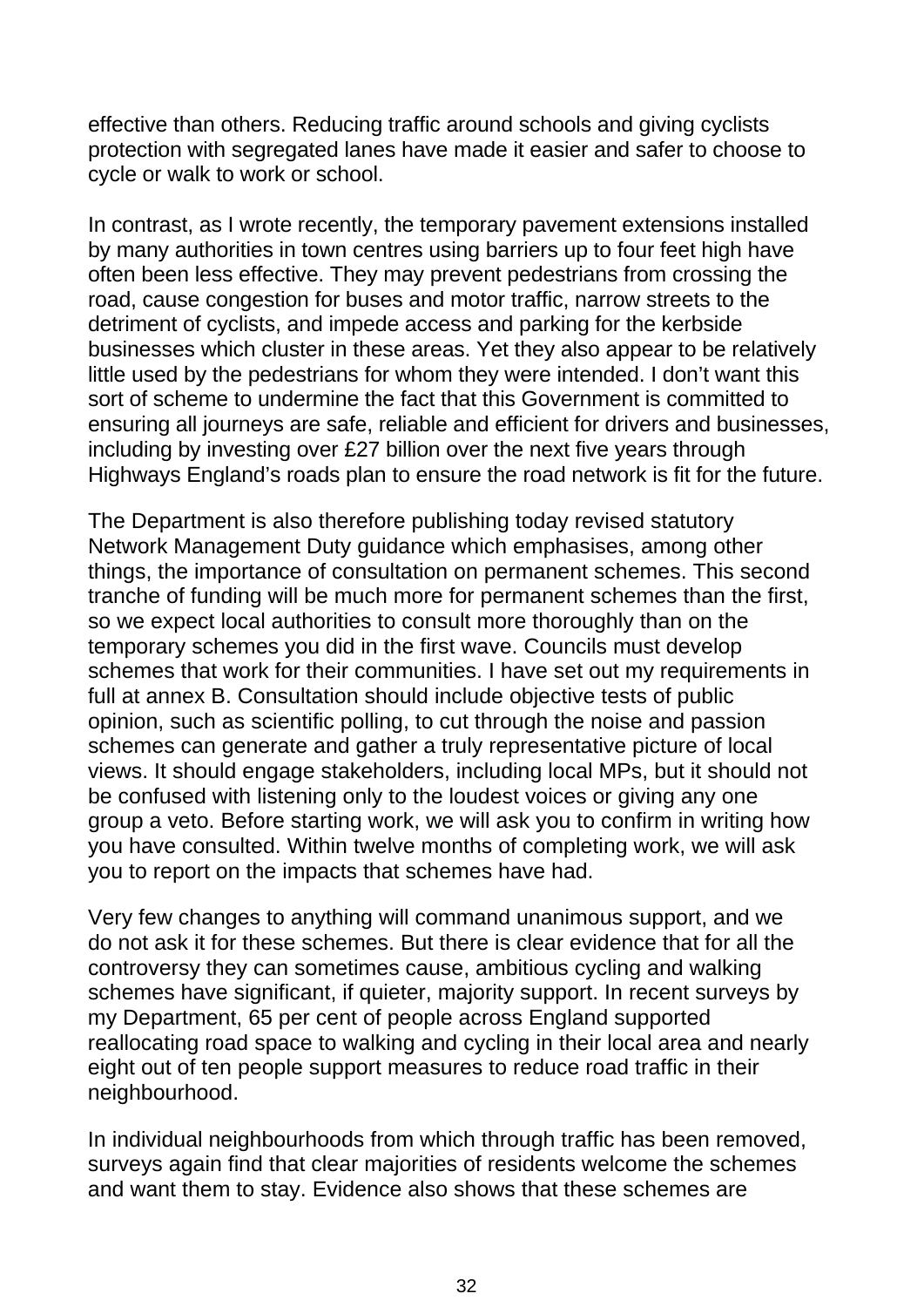effective. Evaluation of early School Streets projects has shown traffic outside schools has reduced on average by 68%, children cycling to school has increased by 51%, and harmful vehicle pollution outside schools is down by almost three-quarters.

Funding should, as far as possible, be committed by the end of the current financial year, and schemes delivered as soon as reasonably possible thereafter. In contrast to tranche 1 funding, it is more important that the schemes are delivered robustly and that community support for them is established than it is that they are delivered rapidly.

We also remind you that all new schemes should comply with the newlyupdated Cycle Infrastructure Design Guidance, published in July, available at [https://www.gov.uk/government/publications/cycle-infrastructure-design](https://www.gov.uk/government/publications/cycle-infrastructure-design-ltn-120)[ltn-120](https://www.gov.uk/government/publications/cycle-infrastructure-design-ltn-120) . Active Travel England, once established, will review the quality of schemes delivered by local authorities with this funding, and will take this into account in its reports of local authorities' performance on active travel. The Department reserves the right to reduce future funding, for active travel or other purposes, where consultation and design quality conditions are not met.

Thank you once again for your support for active travel.

Yours ever,

**Rt Hon Grant Shapps MP SECRETARY OF STATE FOR TRANSPORT**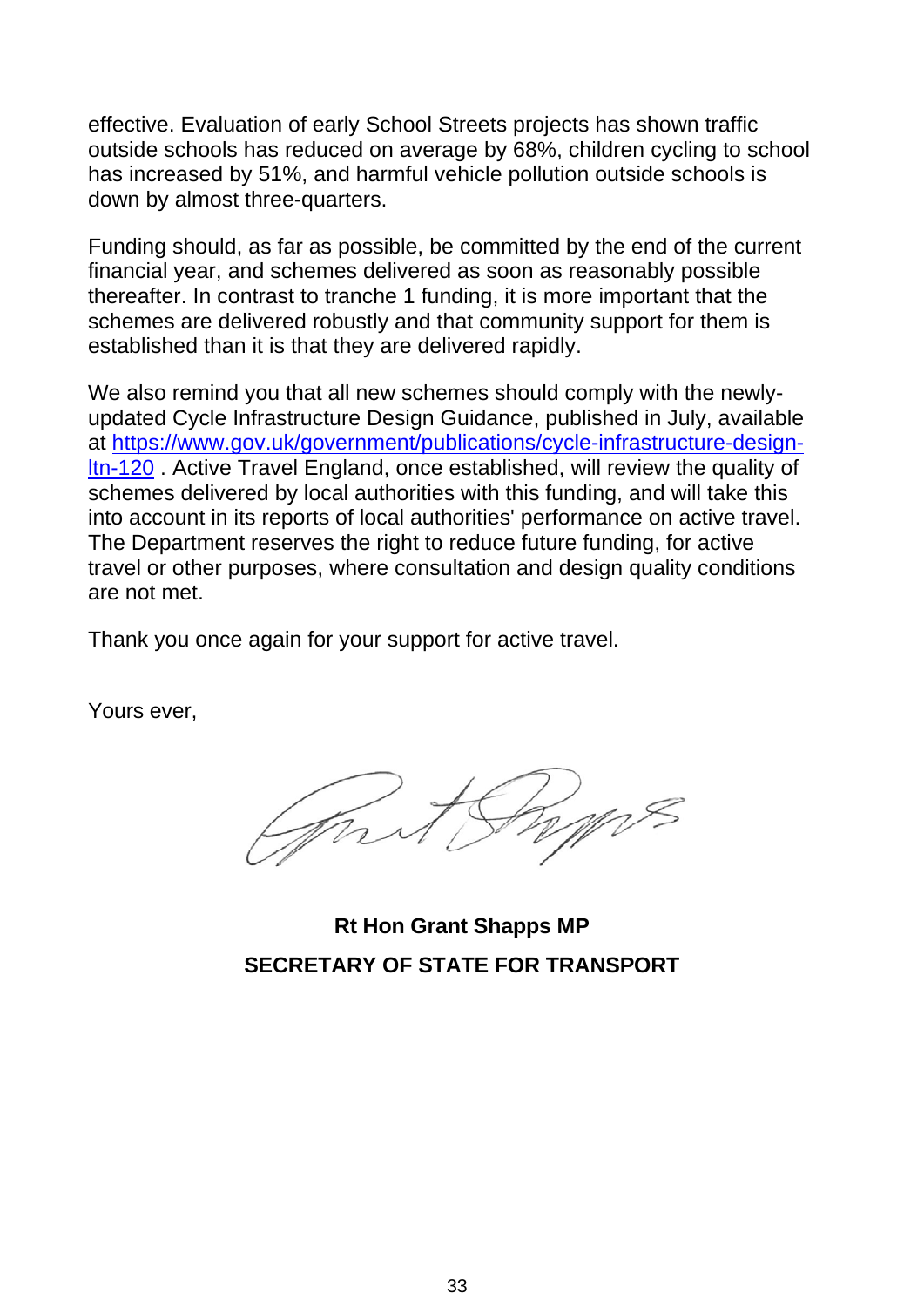# **Active Travel Fund: final funding allocations**

## Combined authorities

| <b>Authority name</b>           | <b>Final allocation</b> | <b>Final allocation</b> | Total (£)  |
|---------------------------------|-------------------------|-------------------------|------------|
|                                 | tranche 1 $(E)$         | tranche $2(f)$          |            |
| <b>Cambridgeshire and</b>       |                         |                         |            |
| <b>Peterborough CA</b>          | 642,429                 | 1,724,250               | 2,366,679  |
| <b>Greater Manchester CA</b>    | 3,174,000               | 15,871,250              | 19,045,250 |
| <b>Liverpool City Region CA</b> | 1,974,000               | 7,896,000               | 9,870,000  |
| <b>Transport for London</b>     | 5,000,000               | 20,000,000              | 25,000,000 |
| <b>North East JTC</b>           | 2,262,000               | 9,049,000               | 11,311,000 |
| <b>Sheffield City Region CA</b> | 1,437,000               | 5,461,550               | 6,898,550  |
| <b>Tees Valley CA</b>           | 481,542                 | 1,722,000               | 2,203,542  |
| <b>West Midlands ITA</b>        | 3,850,997               | 13,097,650              | 16,948,647 |
| <b>West of England CA</b>       | 827,895                 | 2,964,000               | 3,791,895  |
| <b>West Yorkshire CA</b>        | 2,513,000               | 10,053,000              | 12,566,000 |

# Local authorities

| <b>Authority name</b>               | <b>Final allocation</b> | <b>Final allocation</b> | Total $(E)$ |
|-------------------------------------|-------------------------|-------------------------|-------------|
|                                     | tranche 1 $(E)$         | tranche $2(f)$          |             |
| <b>Bedford UA</b>                   | 30,250                  | 363,750                 | 394,000     |
| <b>Blackburn with Darwen UA</b>     | 77,000                  | 292,600                 | 369,600     |
| <b>Blackpool UA</b>                 | 26,000                  | 312,000                 | 338,000     |
| <b>Bournemouth, Christchurch</b>    |                         |                         |             |
| and Poole UA                        | 312,835                 | 1,062,100               | 1,374,935   |
| <b>Bracknell Forest UA</b>          | 57,000                  | 181,800                 | 238,800     |
| <b>Brighton and Hove UA</b>         | 663,657                 | 2,376,000               | 3,039,657   |
| <b>Buckinghamshire</b>              | 513,943                 | 1,748,000               | 2,261,943   |
| Central Bedfordshire UA             | 223,454                 | 600,000                 | 823,454     |
| <b>Cheshire East UA</b>             | 155,000                 | 588,050                 | 743,050     |
| <b>Cheshire West and Chester UA</b> | 161,000                 | 611,800                 | 772,800     |
| <b>Cornwall UA1</b>                 | 152,000                 | 607,000                 | 759,000     |
| <b>Cumbria</b>                      | 260,323                 | 886,350                 | 1,146,673   |
| <b>Derby UA</b>                     | 227,923                 | 776,150                 | 1,004,073   |
| <b>Derbyshire</b>                   | 443,000                 | 1,684,350               | 2,127,350   |
| <b>Devon</b>                        | 338,000                 | 1,283,450               | 1,621,450   |
| <b>Dorset</b>                       | 128,486                 | 438,900                 | 567,386     |
| <b>East Riding of Yorkshire UA</b>  | 123,000                 | 467,400                 | 590,400     |
| <b>East Sussex</b>                  | 535,171                 | 1,820,200               | 2,355,371   |
| <b>Essex</b>                        | 968,500                 | 7,358,700               | 8,327,200   |
| <b>Gloucestershire</b>              | 321,773                 | 864,750                 | 1,186,523   |
| <b>Hampshire</b>                    | 863,000                 | 3,280,350               | 4,143,350   |
| Herefordshire, County of UA         | 20,000                  | 120,000                 | 140,000     |
| <b>Hertfordshire</b>                | 1,247,329               | 6,451,450               | 7,698,779   |
| <b>Isle of Wight UA</b>             | 62,000                  | 235,600                 | 297,600     |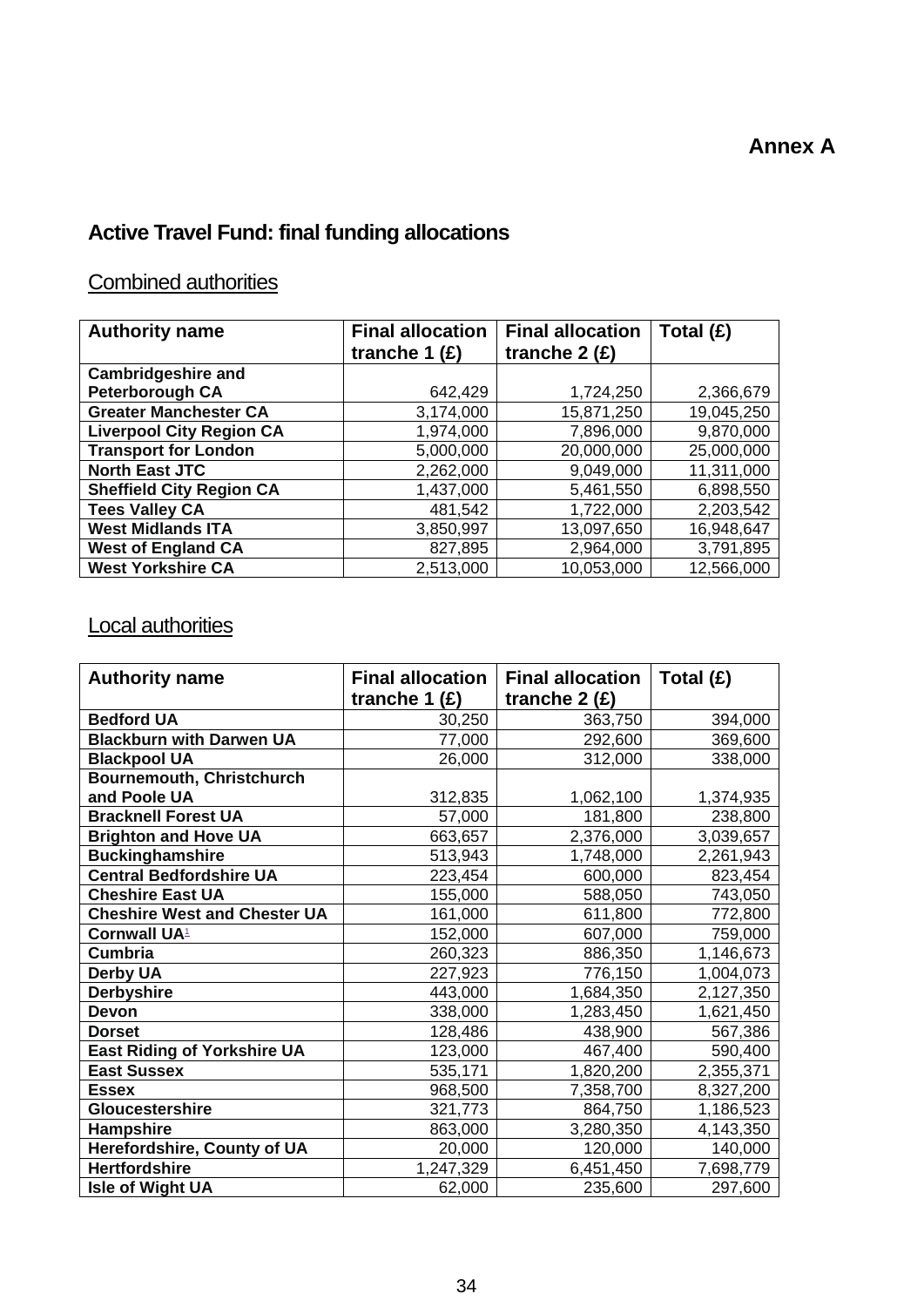| Kent                              | 1,600,000 | 6,098,050 | 7,698,050 |
|-----------------------------------|-----------|-----------|-----------|
| Kingston upon Hull, City of UA    | 272,000   | 1,035,500 | 1,307,500 |
| Lancashire                        | 782,087   | 2,801,000 | 3,583,087 |
| <b>Leicester UA</b>               | 405,568   | 1,378,450 | 1,784,018 |
| Leicestershire                    | 335,180   | 900,000   | 1,235,180 |
| Lincolnshire                      | 105,500   | 799,900   | 905,400   |
| <b>Luton UA</b>                   | 216,000   | 822,700   | 1,038,700 |
| <b>Medway UA</b>                  | 242,500   | 927,000   | 1,169,500 |
| <b>Milton Keynes UA</b>           | 228,000   | 684,750   | 912,750   |
| <b>Norfolk</b>                    | 295,500   | 1,498,150 | 1,793,650 |
| <b>North East Lincolnshire UA</b> | 42,000    | 319,200   | 361,200   |
| <b>North Lincolnshire UA</b>      | 41,000    | 154,850   | 195,850   |
| <b>North Somerset UA</b>          | 106,140   | 473,750   | 579,890   |
| <b>North Yorkshire</b>            | 133,000   | 1,011,750 | 1,144,750 |
| Northamptonshire                  | 351,000   | 1,332,850 | 1,683,850 |
| <b>Nottingham UA</b>              | 569,806   | 2,039,000 | 2,608,806 |
| Nottinghamshire                   | 263,250   | 2,178,350 | 2,441,600 |
| <b>Oxfordshire</b>                | 298,500   | 2,985,000 | 3,283,500 |
| <b>Plymouth UA</b>                | 249,000   | 945,250   | 1,194,250 |
| <b>Portsmouth UA</b>              | 214,515   | 461,400   | 675,915   |
| <b>Reading UA</b>                 | 221,250   | 1,179,000 | 1,400,250 |
| <b>Rutland UA</b>                 | 2,500     | 36,100    | 38,600    |
| <b>Shropshire UA</b>              | 86,000    | 259,500   | 345,500   |
| <b>Slough UA</b>                  | 205,577   | 552,000   | 757,577   |
| <b>Somerset</b>                   | 120,000   | 457,900   | 577,900   |
| <b>Southampton UA</b>             | 245,000   | 1,225,000 | 1,470,000 |
| Southend-on-Sea UA                | 309,000   | 927,000   | 1,236,000 |
| <b>Staffordshire</b>              | 183,000   | 1,832,500 | 2,015,500 |
| <b>Stoke-on-Trent UA</b>          | 126,000   | 504,750   | 630,750   |
| <b>Suffolk</b>                    | 376,519   | 1,685,000 | 2,061,519 |
| <b>Surrey</b>                     | 848,000   | 6,445,750 | 7,293,750 |
| <b>Swindon UA</b>                 | 214,515   | 731,500   | 946,015   |
| <b>Telford and Wrekin UA</b>      | 76,000    | 229,500   | 305,500   |
| <b>Thurrock UA</b>                | 288,000   | 690,000   | 978,000   |
| <b>Torbay UA</b>                  | 41,250    | 132,600   | 173,850   |
| <b>Warrington UA</b>              | 130,000   | 650,000   | 780,000   |
| Warwickshire                      | 129,000   | 979,450   | 1,108,450 |
| <b>West Berkshire UA</b>          | 124,000   | 495,000   | 619,000   |
| <b>West Sussex</b>                | 781,000   | 2,351,250 | 3,132,250 |
| <b>Wiltshire UA</b>               | 227,000   | 681,000   | 908,000   |
| <b>Windsor and Maidenhead UA</b>  | 140,000   | 335,400   | 475,400   |
| <b>Wokingham UA</b>               | 76,000    | 576,650   | 652,650   |
| Worcestershire                    | 135,500   | 649,200   | 784,700   |
| <b>York UA</b>                    | 193,287   | 658,350   | 851,637   |